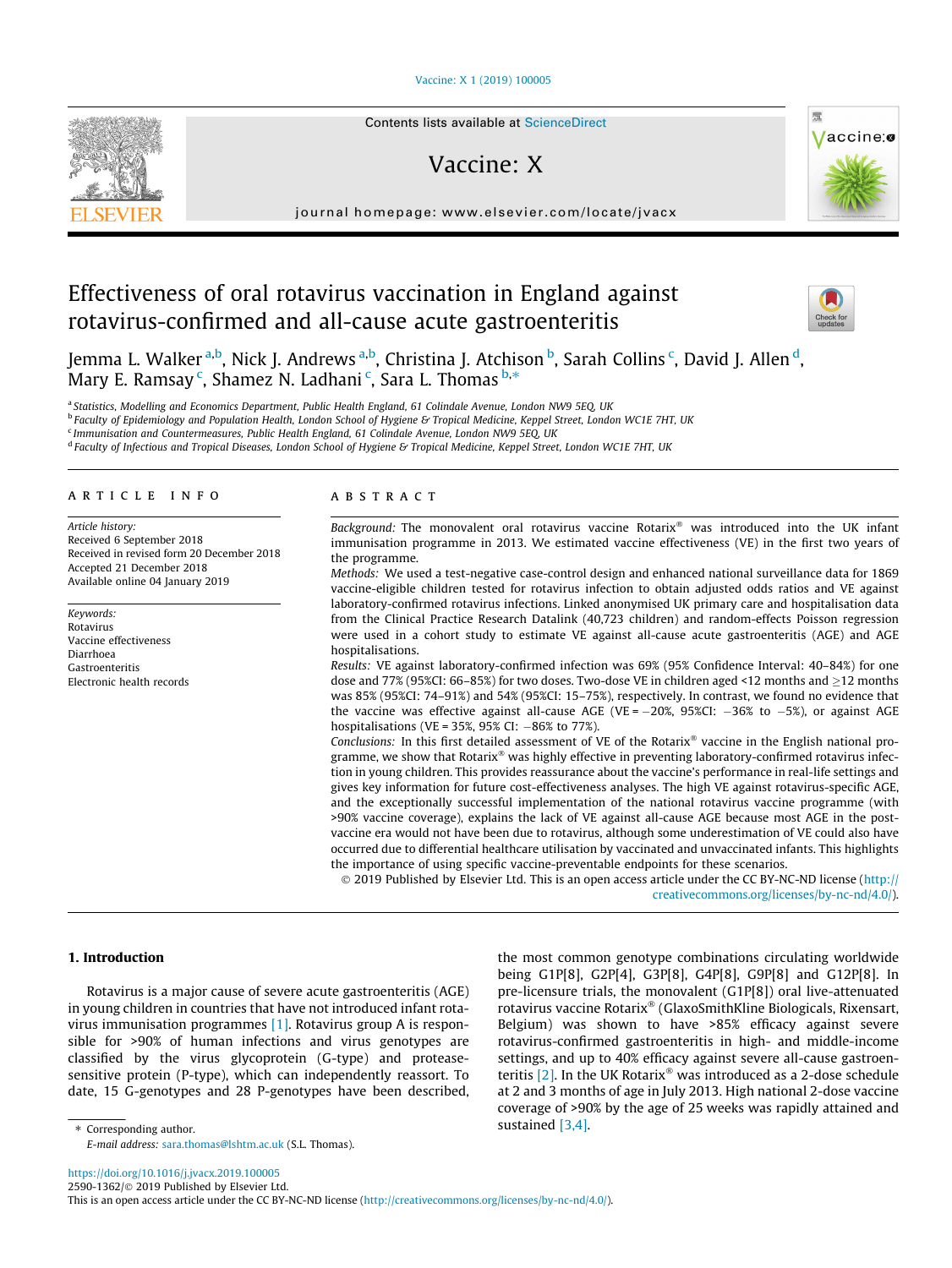We have shown that, following vaccine introduction in England, there was a substantial decline in hospital admissions for all-cause AGE across all age groups and incident episodes of AGE presenting to primary care, with reductions of 49% and 41% respectively among infants during the rotavirus season  $[4,5]$ . We estimated that these reductions were associated with a £12.5 million reduction in healthcare costs for children aged <5 years in the first year of the rotavirus immunisation programme [\[5\]](#page-7-0).

Although these ecological studies provide strong evidence of the impact of the rotavirus immunisation programme, it is important to extend the analyses to individual-level data to allow direct assessment of rotavirus vaccine effectiveness (VE) in the public health setting. We therefore investigated the direct effect of the monovalent rotavirus vaccine against two different endpoints during the first two years of the programme in England. The first analysis involved a test-negative case-control design using enhanced laboratory surveillance data to estimate VE against laboratoryconfirmed rotavirus infections. The second was a cohort study, using large linked electronic health datasets to estimate VE against all-cause AGE, and severe all-cause AGE resulting in hospitalisation.

### 2. Methods

### 2.1. Vaccine effectiveness against rotavirus-confirmed AGE

Rotavirus-positive stool specimens were obtained from enhanced national surveillance for rotavirus gastroenteritis, set up following introduction of Rotarix $\mathscr P$  into the infant immunisation programme in England. Briefly, NHS hospital laboratories in England and Wales routinely report rotavirus-positive infections electronically to Public Health England (PHE) as part of national infection surveillance. Detection methods vary between hospital sites and may have been performed by antigen detection assays or nucleic acid amplification tests. PHE actively followed up all positive reports in vaccine-eligible infants (born on/after 01 May 2013 and aged  $>6$  weeks at diagnosis). Reporting laboratories were asked to submit stool specimens in which rotavirus (antigen or RNA) was identified by any method to the national Virus Reference Department (VRD) for confirmation of the rotavirus diagnosis by reverse-transcription real-time PCR  $[6,7]$ . Specimens in which rotavirus RNA was detected at a cycle threshold (Ct) value of 35 were considered rotavirus-positive and were eligible for molecular characterisation. These rotavirus-positive specimens were further analysed to determine rotavirus genotypes according to established binomial classification using the virus VP4 (P) and VP7 (G) sequences (as  $Gxp[x]$ ) [\[8\]](#page-7-0). All  $G1P[8]$  type viruses were further differentiated as wild-type and vaccine-derived. G1P[8] Rotarix vaccine-derived strains were defined either where sequences of VP4 and VP7 demonstrated highest homology with Rotarix<sup>®</sup> sequences (accession numbers JX943612 and JX943614, respectively); and/or through detection of Rotarix<sup>®</sup> sequence directly using a previously published and validated qRT-PCR assay that specifically targets the NSP2 gene of the Rotarix® strain [\[9\]](#page-7-0). Controls (infants with rotavirus-negative gastroenteritis) were obtained via eight sentinel NHS hospital laboratories across England. These laboratories reported results for all patients who had been tested for rotavirus, irrespective of the final test result, with information on the patient's age and sex [\[10\]](#page-7-0).

In the second surveillance year (July 2014–June 2015), because of the large number of rotavirus-negative results relative to rotavirus-positive results in vaccine-eligible children, we frequency matched on age (10–24 weeks, 25–52 weeks and >52 weeks) and on month of onset to select approximately 10% of the large pool of potential controls. This was to achieve a similar number of controls as wild type rotavirus-confirmed cases. Vaccination status and details of the illness for cases and controls were obtained from their general practitioner using a standardised questionnaire.

#### 2.1.1. Analysis

All data were entered into a custom Access database and anonymised before analysis. Children for whom the sample was taken  $\geq$ 28 days after the date of onset of illness were excluded from analyses, due to concerns about misclassification of rotavirus status. We also restricted analyses to children who were  $>$ 10 weeks of age, to allow at least two weeks after the first vaccine dose. Samples with an onset date that was missing or was later than the sample date were reassigned with an onset date of four days prior to the sample date, based on the median value of this difference in the remaining samples. Logistic regression was then used to estimate adjusted odds ratios (aOR) for vaccination, adjusting for age in months and the month and year of symptom onset. Episodes of illness that occurred during the two weeks after each dose of vaccine were analysed separately. VE was calculated as (1-aOR). Analyses were conducted initially using all rotavirus-positive cases, and then repeated after excluding rotavirus-positive cases that were subsequently identified as vaccine-derived rotavirus strains or that could not be confirmed on re-analysis by the VRD. Further analyses were conducted to investigate waning of VE by repeating analyses for infants aged younger than and older than twelve months of age. In sensitivity analyses, we estimated VE after substituting the reported date of AGE onset with the date the sample was taken.

# 2.2. Vaccine effectiveness against all-cause acute gastroenteritis

This analysis utilised anonymised primary care data from the Clinical Practice Research Datalink (CPRD), which comprises a representative sample of approximately 7% of the UK population [\[11\].](#page-7-0) Data include clinical, prescription, vaccination and lifestyle data, referrals to and feedback from secondary care. The data were provided pre-linked at an individual level to data on hospitalisations (Hospital Episode Statistics) and on social deprivation (index of multiple deprivation) [\[12\]](#page-7-0).

We included infants born after April 2013 who were registered within six weeks of age with a CPRD practice in England that had reached established quality standards and had consented to linkage of patients' general practice records to hospitalisation data. The subset of infants who had a recorded AGE event in their linked electronic health records during the follow-up period were eligible for AGE severity (hospitalisation) analyses.

The primary outcome of interest was incident AGE, diagnosed in general practice or in hospital. Most AGE in general practice is diagnosed clinically without laboratory confirmation of the causative pathogen, and most hospitalised AGE is not coded using pathogen-specific codes. We therefore used a broad definition of AGE, as described in our previous ecological study  $[5]$ . Briefly, we identified AGE diagnoses using Read codes in general practice data, and ICD10 codes in the primary or secondary diagnostic fields in the hospitalisation data, with each code categorised into one of four AGE subtypes, namely infectious gastroenteritis, noninfectious gastroenteritis of specified cause, non-infectious gastroenteritis of unspecified cause and gastroenteritis of unspecified type; all codes and their subtype categorisation are provided in the Supplementary data. We assumed that AGE consultations/hospitali sations within 28 days of each other were part of the same episode. The first consultation within an episode was recorded as the incident date of that episode. The type of AGE episode was defined using the constituent Read or ICD10 codes. We excluded episodes of non-infectious AGE of specified cause from further analyses but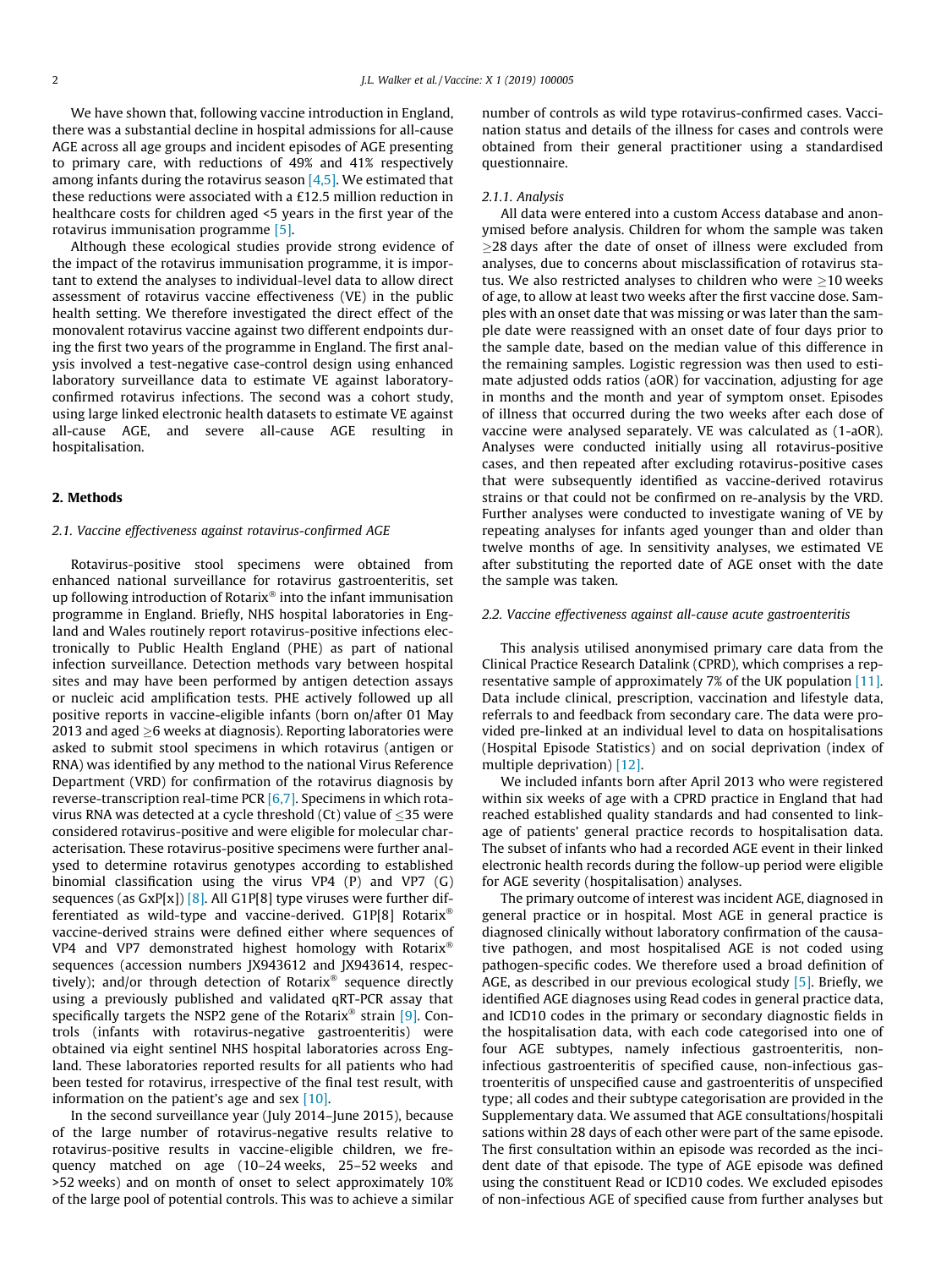included non-infectious AGE of unspecified cause, as previous studies have shown that this is often miscoded infectious AGE [\[5\].](#page-7-0)

The secondary outcome was severe AGE, defined as a hospitalisation for AGE within 28 days of an incident AGE event. The subset of infants whose AGE diagnosis was made in hospital (bypassing the GP) were included in severity analyses and were all considered to have the outcome of interest (an AGE hospitalisation).

Rotavirus vaccination status was identified using recorded information in the infants' immunisation files in the general practice data, supplemented by Read and prescription codes in the clinical and therapy files (for code lists, see the Appendix). Vaccination status was considered as a time-varying exposure and we subdivided infants' person-time into: unvaccinated (Group 0); 0–2 weeks after the first vaccine dose (Group 1); >2 weeks after the first vaccine dose and before receipt of the second dose (Group 2); 0–2 weeks after the second vaccine dose (Group 3); and >2 weeks after the second vaccine dose (Group 4). We considered Group 0 as unvaccinated, Group 2 as having had 1 dose and Group 4 as having had both doses. The two-week windows after each dose (Groups 1 and 3) were considered as ''partially vaccinated" (for 1st or 2nd dose) and the person-time was considered separately in analyses.

Covariates of interest included age, index of multiple deprivation (at the individual level when available, otherwise at the general practice level), geographical region, calendar year, calendar month and rotavirus season. The latter was based on historical patterns of rotavirus activity and categorised into low (July-September), medium (October-January and May) and high (February-April) activity [\[13\]](#page-7-0). We also examined the effect of whether the infant had been a preterm birth, obtaining this information from the subset of infants that were included in the recently available CPRD/LSHTM Pregnancy Register [\[14\]](#page-7-0).

#### 2.2.1. Analysis

In primary analyses of incident AGE, the start of follow-up for each infant was at six weeks of age; the end of follow up was the earliest of the date the infant left the practice, died or reached one year of age, the date that the practice last contributed data to CPRD, and 30th September 2015. In AGE hospitalisation analyses, the start of follow-up was the AGE incident date, and the end of follow up was determined as for the primary analyses with the additional criterion of 28 days after the AGE diagnosis.

Incidence of AGE, and of an AGE hospitalisation after AGE, were calculated in a random-effects Poisson model (to allow for multiple events per individual), for vaccinated (one- and two- dose) and unvaccinated infants, adjusted for age in months, IMD, calendar month, calendar year, geographical region and pre-term birth status. The adjusted incidence rate ratio (aIRR) was used to calculate VE (1-aIRR). We expected that VE against all-cause AGE would be higher during periods of higher rotavirus circulation, when most AGE in infants would be due to rotavirus. Thus, in further analyses, VE was calculated against AGE diagnosed during the high-activity rotavirus period.

Data from both studies were analysed using Stata MP v.14.1 (StataCorp, College Station, TX)

### 2.3. Ethics approval

For the laboratory data study, PHE has legal permission, provided by Regulation 3 of The Health Service (Control of Patient Information) Regulations 2002, to process patient confidential information for national surveillance of communicable diseases [\[15\].](#page-7-0) This includes PHE's responsibility to monitor the safety and effectiveness of vaccines. Approval for the all-cause AGE study was obtained from the Observational Research Ethics Committee of the London School of Hygiene and Tropical Medicine (reference:11843) and from the Independent Scientific Advisory Committee (ISAC) of the Medicines and Healthcare products Regulatory Agency (reference:16\_048). The ISAC protocol was made available to the reviewers of this paper.

#### 3. Results

#### 3.1. VE against laboratory-confirmed rotavirus infection

In total, 2414 rotavirus-positive test reports (potential cases) were submitted by local laboratories during the two-year surveillance period, 733 with onset of illness in 2013/14 and 1681 with onset in 2014/15 [\(Fig. 1](#page-3-0)). 545 of these potential cases were excluded either because the patient was aged <10 weeks, because the sample was taken >28 days after symptom onset or because of missing or conflicting data. The sentinel laboratories provided 3489 rotavirus-negative test results, from which 1116 were selected as controls. Vaccination status was obtained for all 1869 cases, and for 1032 (92%) controls (763 in 2013/14, and 269 in 2014/15, [Fig. 1\)](#page-3-0).

Cases were similar in age to controls in both the first surveillance year (median age of cases versus controls: 19.4 weeks (range: 10.0–58.1 weeks) versus 20.4 weeks (range: 10.0–50.7 weeks)) and in the second year (median age 50 weeks (10.0–110.7 weeks) vs 54.7 weeks (10.4–108.0 weeks)). Cases and controls were also similar with respect to sex in both years (cases: 53.7% male versus controls: 53.5% male), and in the timing of specimen collection (5.9% of cases vs. 5.4% of controls had a gap of >14 days between specimen collection and testing). Among those with available information, 42% of cases (425/1017) and 45% of controls (158/349) were hospitalised. After adjusting for age and for the month and year of illness onset, the estimated VE was modest, at  $20\%$  (95% CI:  $-14\%$  to 43%) for one dose and 40% (23–53%) for two doses [\(Table 1](#page-4-0)a).

From the 1869 rotavirus positive cases used in the initial analysis, 862 stool specimens were submitted to the reference laboratory for confirmation of the rotavirus diagnosis and strain typing. A total of 310 (36%) specimens were not confirmed as rotavirus positive and were excluded [\(Fig. 1](#page-3-0)). A further 106 specimens were determined to contain vaccine-derived rotavirus strains (n = 98) or had results that were undetermined or unavailable  $(n = 8)$ . The commonest wild-type rotavirus genotypes detected in the remaining 446 specimens were G1P[8]  $(n = 50)$ , G2P[4]  $(n = 106)$  and G12P[8]  $(n = 113)$ . VE was appreciably higher when cases were restricted to those with confirmed wild-type infection, at 69% (95% CI:40–84%) for one dose and 77% (95% CI:66–85%) for two doses [\(Table 1](#page-4-0)b).

When data were stratified by the age of the child, there was evidence that VE was higher in children aged <12 months for the analysis restricted to confirmed cases, at 85% (95% CI:74–91%) compared to 54% (95% CI:15–75%) for children aged  $\geq$ 12 months ([Table 2](#page-4-0)).

When analyses were repeated using the sample date instead of the reported AGE onset date, results were broadly similar, with two-dose VE against confirmed infection of 72% (95% CI: 59–81%, data not shown). We also carried out a post-hoc analysis, restricted to cases and controls who had specimens tested  $\leq$ 14 days after symptom onset: VE estimates were very similar to those derived from all cases and controls (Supplementary Table 1).

## 3.2. VE against all-cause AGE

In total, 40,723 eligible infants were included in the all-cause AGE analysis. Vaccine coverage was high, with 88% receiving one dose and 79% receiving two doses of vaccine.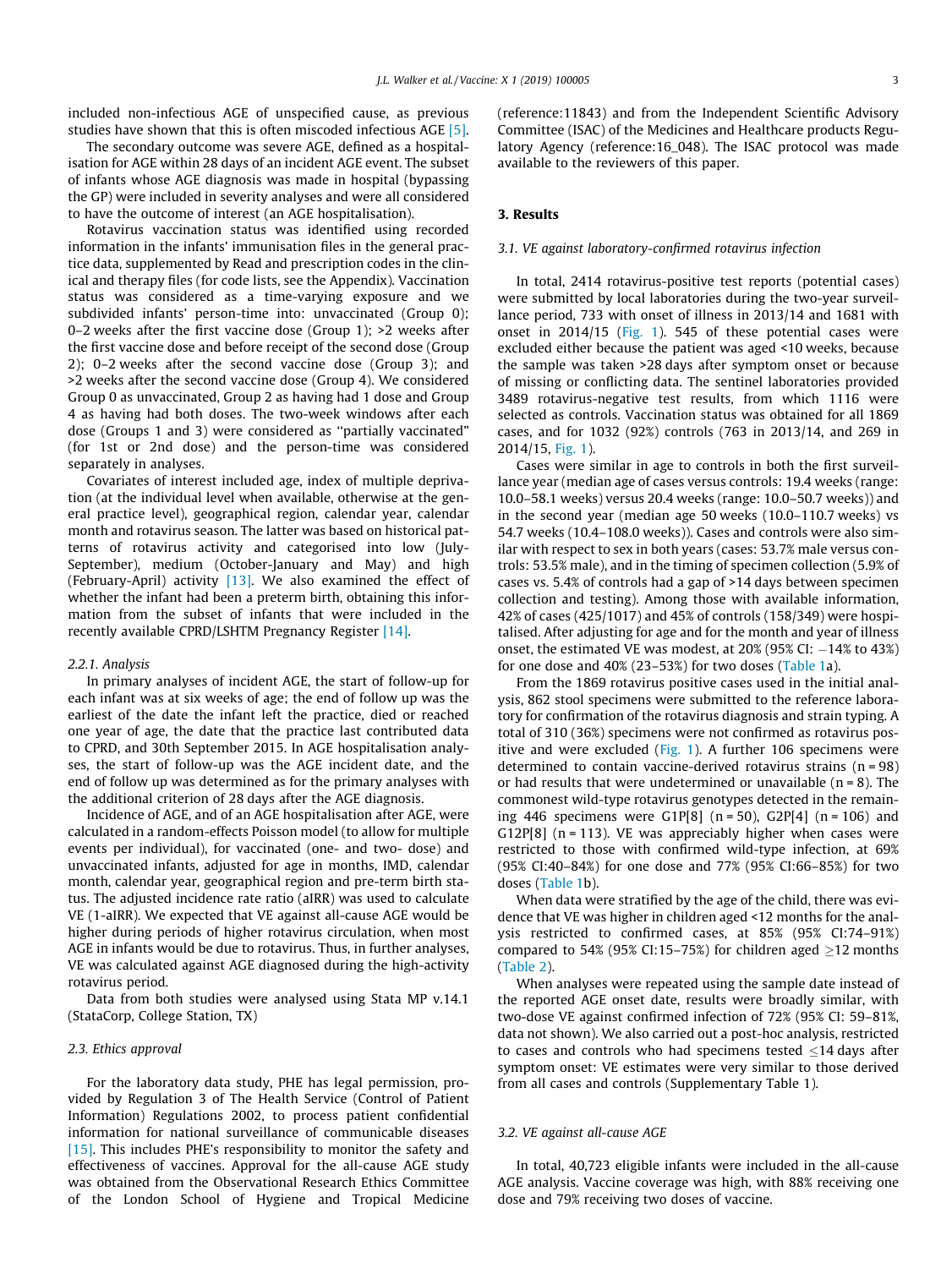<span id="page-3-0"></span>

Fig. 1. Flow chart of results of rotavirus testing of infants (01/07/2013-30/06/2015).

Over the two-year study period, 4742 infants had  $\geq$ 1AGE episode (4266 infants had one episode, 438 had two episodes, 34 had three episodes and 4 had four episodes), of which 4845

episodes occurred outside the two weeks after vaccination. Rates of all-cause AGE during non-vaccinated periods, and after receipt of one dose and two doses of vaccine were 160.1, 167.2 and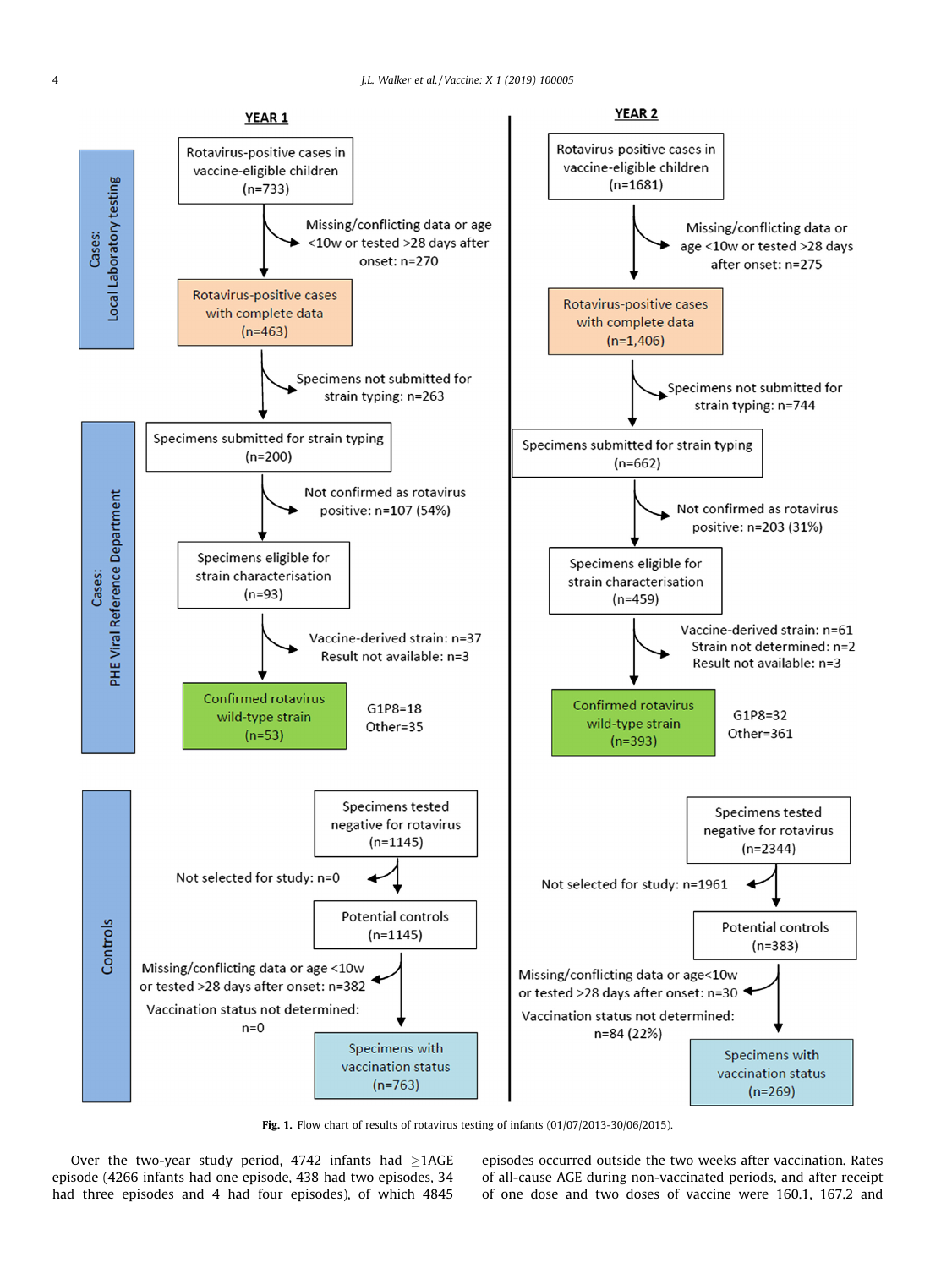## <span id="page-4-0"></span>Table 1

| Rotavirus vaccine effectiveness against rotavirus infection. |  |
|--------------------------------------------------------------|--|
|--------------------------------------------------------------|--|

| Vaccine dose                                             | Cases             | Adjusted OR <sup>a</sup> (95% CI)<br>Controls |                  | Vaccine effectiveness (95% CI) |  |  |
|----------------------------------------------------------|-------------------|-----------------------------------------------|------------------|--------------------------------|--|--|
| (a) All cases                                            |                   |                                               |                  |                                |  |  |
|                                                          | 390               | 173                                           | Ref              | Ref                            |  |  |
|                                                          | 186               | 130                                           | 0.80(0.57, 1.14) | $20\% (-14\%, 43\%)$           |  |  |
|                                                          | 1126              | 653                                           | 0.60(0.47, 0.77) | 40% (23%, 53%)                 |  |  |
| <b>TOTAL</b>                                             | 1702 <sup>b</sup> | 956 <sup>b</sup>                              |                  |                                |  |  |
| (b) Virus Reference Department confirmed wild-type cases |                   |                                               |                  |                                |  |  |
|                                                          | 133               | 173                                           | Ref              | Ref                            |  |  |
|                                                          | 26                | 130                                           | 0.31(0.16, 0.60) | 69% (40%, 84%)                 |  |  |
|                                                          | 277               | 653                                           | 0.23(0.15, 0.34) | 77% (66%, 85%)                 |  |  |
| <b>TOTAL</b>                                             | 436 <sup>c</sup>  | 956 <sup>b</sup>                              |                  |                                |  |  |

<sup>a</sup> Odds ratio, adjusted for age in months, month of onset of AGE and year of onset of AGE.

<sup>b</sup> Data not shown for 167 cases and 76 controls with AGE onset in the 2 weeks after rotavirus vaccination.

 $\epsilon$  Data not shown for 10 cases with AGE onset in the 2 weeks after rotavirus vaccination.

## Table 2

Rotavirus vaccine effectiveness against rotavirus infection, stratified by age at onset of illness.

| Vaccine dose                                                                   | Cases             | Controls         | Adjusted OR <sup>a</sup> (95% CI) | Vaccine effectiveness (95% CI) |  |  |  |  |
|--------------------------------------------------------------------------------|-------------------|------------------|-----------------------------------|--------------------------------|--|--|--|--|
| (a) Age <12 months: All cases                                                  |                   |                  |                                   |                                |  |  |  |  |
| $\Omega$                                                                       | 255               | 155              | ref                               | ref                            |  |  |  |  |
|                                                                                | 153               | 125              | 0.81(0.56, 1.17)                  | 19% (-17%, 44%)                |  |  |  |  |
| 2                                                                              | 624               | 524              | 0.62(0.47, 0.83)                  | 38% (17%, 53%)                 |  |  |  |  |
| <b>TOTAL</b>                                                                   | 1032 <sup>b</sup> | 804 <sup>b</sup> |                                   |                                |  |  |  |  |
| (b) Age <12 months: Virus Reference Lab confirmed wild-type cases              |                   |                  |                                   |                                |  |  |  |  |
| 0                                                                              | 79                | 155              | ref                               | ref                            |  |  |  |  |
|                                                                                | 14                | 125              | 0.20(0.09, 0.46)                  | 80% (54%, 91%)                 |  |  |  |  |
| 2                                                                              | 91                | 524              | 0.15(0.09, 0.26)                  | 85% (74%, 91%)                 |  |  |  |  |
| <b>TOTAL</b>                                                                   | 184 <sup>c</sup>  | 804 <sup>b</sup> |                                   |                                |  |  |  |  |
| (c) Age $\geq$ 12 months: All cases                                            |                   |                  |                                   |                                |  |  |  |  |
| $\bf{0}$                                                                       | 135               | 18               | ref                               | ref                            |  |  |  |  |
|                                                                                | 33                | 5                | 0.92(0.31, 2.72)                  | $8\% (-172\%, 69\%)$           |  |  |  |  |
| 2                                                                              | 502               | 129              | 0.54(0.31, 0.93)                  | 46% (7%, 69%)                  |  |  |  |  |
| <b>TOTAL</b>                                                                   | 670               | 152 <sup>d</sup> |                                   |                                |  |  |  |  |
| (d) Age $\geq$ 12 months: Virus Reference Department confirmed wild-type cases |                   |                  |                                   |                                |  |  |  |  |
| $\bf{0}$                                                                       | 54                | 18               | ref                               | ref                            |  |  |  |  |
|                                                                                | 12                | 5                | 0.81(0.23, 2.86)                  | $19\% (-186\%, 77\%)$          |  |  |  |  |
| 2                                                                              | 186               | 129              | 0.46(0.25, 0.85)                  | 54% (15%, 75%)                 |  |  |  |  |
| <b>TOTAL</b>                                                                   | 252 <sup>e</sup>  | 152 <sup>d</sup> |                                   |                                |  |  |  |  |

<sup>a</sup> Odds ratio, adjusted for age in months, month of onset of AGE and year of onset of AGE.<br><sup>b</sup>. Data not abount for 1CC assessed 75 september with ACE agest in the 2 weeks after ustay

b Data not shown for 166 cases and 75 controls with AGE onset in the 2 weeks after rotavirus vaccination.

Data not shown for 10 cases with AGE onset in the 2 weeks after rotavirus vaccination.

<sup>d</sup> Data not shown for 1 control with AGE onset in the 2 weeks after rotavirus vaccination.

<sup>e</sup> No case had AGE onset in the 2 weeks after rotavirus vaccination.

228.6 cases/1000 person-years respectively (Table 3). After adjusting for age, deprivation, month and year, there was no evidence that the vaccine protected against all-cause AGE, with effectiveness of 0% (95% CI:  $-16$  to 13%) for one dose and  $-20%$  (95% CI:  $-36$  to 5%) for two doses. Further adjustment for geographical region made little difference to the results (data not shown). Only 166 AGE episodes (3.4%) among 164 infants resulted in hospitalisation. Although the point estimates for VE against hospitalised AGE were greater than zero, with a 47% and 35% reduction in AGE hospitalisations after one and two doses respectively, 95% confidence intervals were wide and included the null value (Table 3).

Similar results were found after stratifying by year, and after restricting to AGE in high rotavirus season (Supplementary Table 2). Among the subset of 34,561 infants who were included

# Table 3

|  |  | Rotavirus vaccine effectiveness against (a) all-cause acute gastroenteritis (AGE), and (b) hospitalisation after AGE. |  |  |  |  |
|--|--|-----------------------------------------------------------------------------------------------------------------------|--|--|--|--|
|  |  |                                                                                                                       |  |  |  |  |

| Vaccine dose                 | Person-years | AGE cases        | Rate/1000py | Adjusted $RR^a(95\% \text{ CI})$ | Vaccine effectiveness (95% CI) |
|------------------------------|--------------|------------------|-------------|----------------------------------|--------------------------------|
| (a) Against any AGE          |              |                  |             |                                  |                                |
| 0                            | 3534         | 566              | 160.1       | Ref                              | Ref                            |
|                              | 2701         | 452              | 167.2       | 1.00(0.87, 1.16)                 | $0(-16, 13)$                   |
|                              | 16,733       | 3827             | 228.6       | 1,20(1.05, 1.36)                 | $-20(-36,-5)$                  |
| <b>TOTAL</b>                 | 22,968       | 4845             |             |                                  |                                |
| (b) Against hospitalised AGE |              | Hospitalisations |             |                                  |                                |
| $\Omega$                     | 95.2         | 26               | 272.9       | ref                              | ref                            |
|                              | 114.7        | 17               | 147.13      | 0.53(0.19, 1.45)                 | $47(-45, 81)$                  |
|                              | 1533.7       | 106              | 69.07       | 0.65(0.23, 1.86)                 | $35(-86, 77)$                  |
| <b>TOTAL</b>                 | 1743.6       | 149              |             |                                  |                                |
|                              |              |                  |             |                                  |                                |

<sup>a</sup> Incidence rate ratio, adjusted for age, deprivation, month of onset of AGE and year of onset of AGE.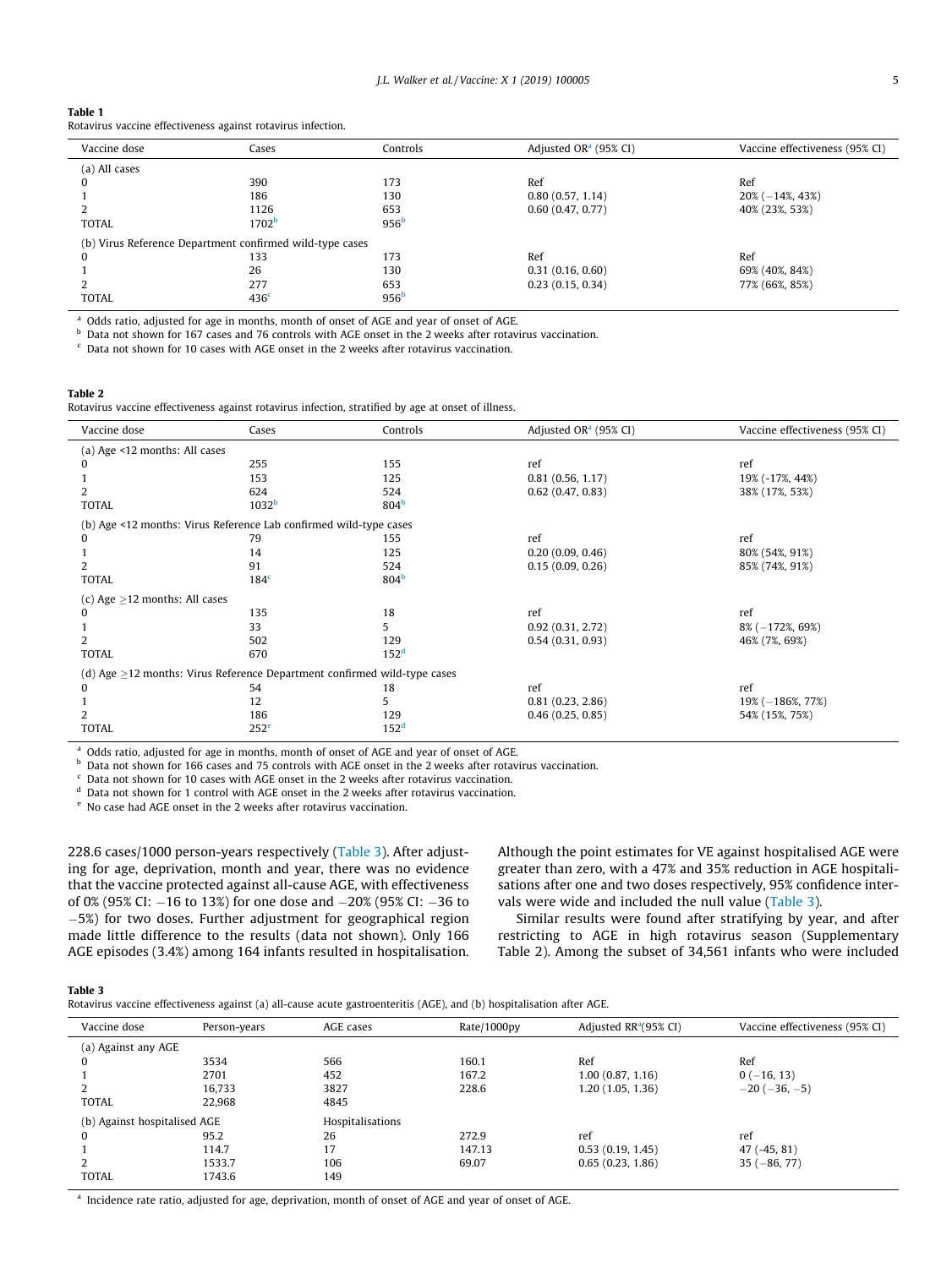in the CPRD pregnancy register, additional adjustment for prematurity gave an estimated effectiveness against all-cause AGE of 0% (95% CI:  $-15$  to 26%) for one dose, and  $-18$ % (95% CI:  $-36$  to  $-2\%$ ) for 2 doses.

After seeing these results, we considered whether healthseeking behaviour might have resulted in increased AGE ascertainment among vaccinated infants, resulting in underestimation of VE. We therefore carried out a further analysis, restricting to infants who had at least one other general practice consultation after four months of age. In this revised analysis, there remained no evidence of effectiveness against all-cause AGE (effectiveness for one dose:  $3\%$  (95% CI:  $-12$  to 16%); for two doses:  $-17\%$  (95%  $CI: -33$  to  $-3\%$ )

### 4. Discussion

In these two studies of a highly vaccinated infant population, a strong protective effect of Rotarix® was demonstrated against laboratory-confirmed rotavirus infection in the first two years of the programme; estimated effectiveness was 77% overall, and >80% in infants in their first year of vaccine receipt. In contrast, we did not demonstrate VE against all-cause AGE; as discussed below, this is likely to be due to the successful implementation of the vaccination programme, with high and sustained vaccine coverage and a substantial impact of the vaccine.

Inclusion of all cases initially classified as rotavirus-positive by local laboratories led to lower VE, and demonstrates the importance of confirming rotavirus diagnoses and strain characterisation, particularly to distinguish wild-type infection from excreted vaccine. Methods employed for primary detection of rotavirus infection across frontline diagnostic laboratories differs from siteto-site. Whilst there is a general trend to move toward molecular assays, some laboratories continue to utilise immunochromatographic methods which can have low diagnostic specificity compared to enzyme immnoassays and nucleic acid detection [\[16\].](#page-7-0) Laboratory methods for detection of rotavirus RNA based on PCR approaches are highly sensitive and can detect the presence of viral RNA in both clinical and subclinical infection. Studies have attempted to identify Ct cutoff values which discriminate clinical from subclinical infection, for which Ct values around Ct 24–27 have been recommended  $[17,18]$ . In this study, we selected a higher Ct cutoff of 35 because alongside confirming rotavirus infection associated with clinical disease, we were interested to monitor where  $G1P[8]$  Rotarix<sup>®</sup>-vaccine-derived viruses were being detected in infants, and we anticipated that RNA levels in such specimens would be low and hence associated with Ct values >27. It is likely that among cases in whom vaccine-derived virus was detected, AGE was caused by other pathogens or noninfectious aetiologies in recently rotavirus-vaccinated children, with the vaccine strain found coincidently (thus misclassifying cases). Clinicians managing infants in primary and secondary care need to be aware that infants vaccinated with the oral rotavirus vaccine may secrete the vaccine strain in their stools for up to three weeks after vaccination; submitting stool samples for rotavirus testing during this period may, therefore, lead to a misdiagnosis of rotavirus gastroenteritis. Whilst the attenuated vaccine strain may cause mild symptoms including diarrhoea in some immunised infants, other causes need to be considered in unwell infants with more severe symptoms. Nearly all vaccine-derived strains are identified in 2- and 3-month old infants (i.e. when they are due the oral rotavirus vaccine) and do not constitute vaccine failure, unless the strain is confirmed by the reference laboratory as wild-type, which is now rare in the UK in this age group in particular. The increasing use of molecular testing by local laboratories highlights the importance of referral of specimens for differentiating wild-type rotavirus infections from vaccine derived strains, and continued work to establish cut offs to distinguish clinically relevant infections.

Our estimated VE against laboratory-confirmed rotavirus infection is consistent with findings from pre-licensure trials in highincome settings and with other European post-licensure studies of vaccine-eligible age groups (estimating the direct effect of vaccination); the latter have reported effectiveness against healthcare visits for rotavirus-related illness ranging from 68 to 98% [\[2,19\].](#page-6-0) Evidence of waning VE of the monovalent vaccine over the first 2–3 years of life has been inconsistent. A recent systematic review reported evidence of similar effectiveness among children aged <12 months versus >12 months in low-mortality settings, but lower effectiveness in the second year of life in studies from medium- and high-mortality settings [\[20\].](#page-7-0) However, a study in Germany, where both the monovalent and pentavalent rotavirus vaccines are available, reported lower VE against outpatient visits for rotavirus diarrhoea among children aged 18–29 months compared to children aged 6–17 months (57% vs 74% respectively) [\[21\].](#page-7-0)

Our findings of no VE against all-cause AGE is in contrast to the results of our previous vaccine impact studies, which showed marked reductions in all-cause AGE at the population level across healthcare settings after rotavirus vaccine introduction, for infants and for older children not targeted for vaccination  $[4,5]$ . Other studies of the monovalent vaccine in populations with appreciably lower vaccination coverage than in the UK have found higher VE against AGE [\[22\].](#page-7-0) For example, in Israeli infants, VE against AGE healthcare consultations was 50.1% (95% CI:47.5-52.6%), and in Australian children aged <60 months, effectiveness against AGE hospitalisations was 77.7% (95% CI:40.2–91.7%) [\[23,24\]](#page-7-0). Conversely, there was no evidence of effectiveness against community cases of AGE in a study of Brazilian infants with high vaccine uptake, with similar incidence of AGE in unvaccinated and unvaccinated children [\[25\]](#page-7-0).

The divergent findings of a strong impact of rotavirus vaccine against all-cause AGE but little evidence of VE is likely to be due to the highly effective implementation of the vaccination progamme, with rapid attainment of >90% vaccine coverage by 25 weeks of age, together with high VE against rotavirus-specific AGE [\[3,4\]](#page-6-0). As a result, almost all AGE in the study population in the post-vaccine era was likely to have been due to nonrotavirus organisms (or non-infectious causes). This also explains the higher VE against all-cause AGE found in previous studies of rotavirus in populations with lower vaccine coverage, in which there would have been more circulating rotavirus among infants compared to our study population.

Our two studies have several strengths. Both were populationbased with results that should be generalizable to the UK population, and the cohort study was large. We used detailed diagnostic algorithms to identify episodes of all-cause AGE, and multivariable analyses to adjust for important potential confounders. Samples in the laboratory-based study underwent additional testing to confirm or refute rotavirus diagnoses and, importantly, to exclude cases with positive rotavirus results due to detection of excreted vaccine virus rather than wild-type rotavirus infection. Also, local laboratory staff were unaware of the vaccination status of the children tested for rotavirus, minimising the risk of bias arising from preferential sending of samples to Public Health England.

Some limitations also need consideration. There were relatively small numbers of laboratory-confirmed cases, due to the effectiveness of the vaccine and high vaccine coverage, resulting in relatively wide confidence intervals for some estimates. The limited number of confirmed cases also prevented separate assessment of VE against homotypic and heterotypic rotavirus strains, although the high effectiveness estimate obtained is consistent with strong cross-protection against non-G1P[8] rotavirus strains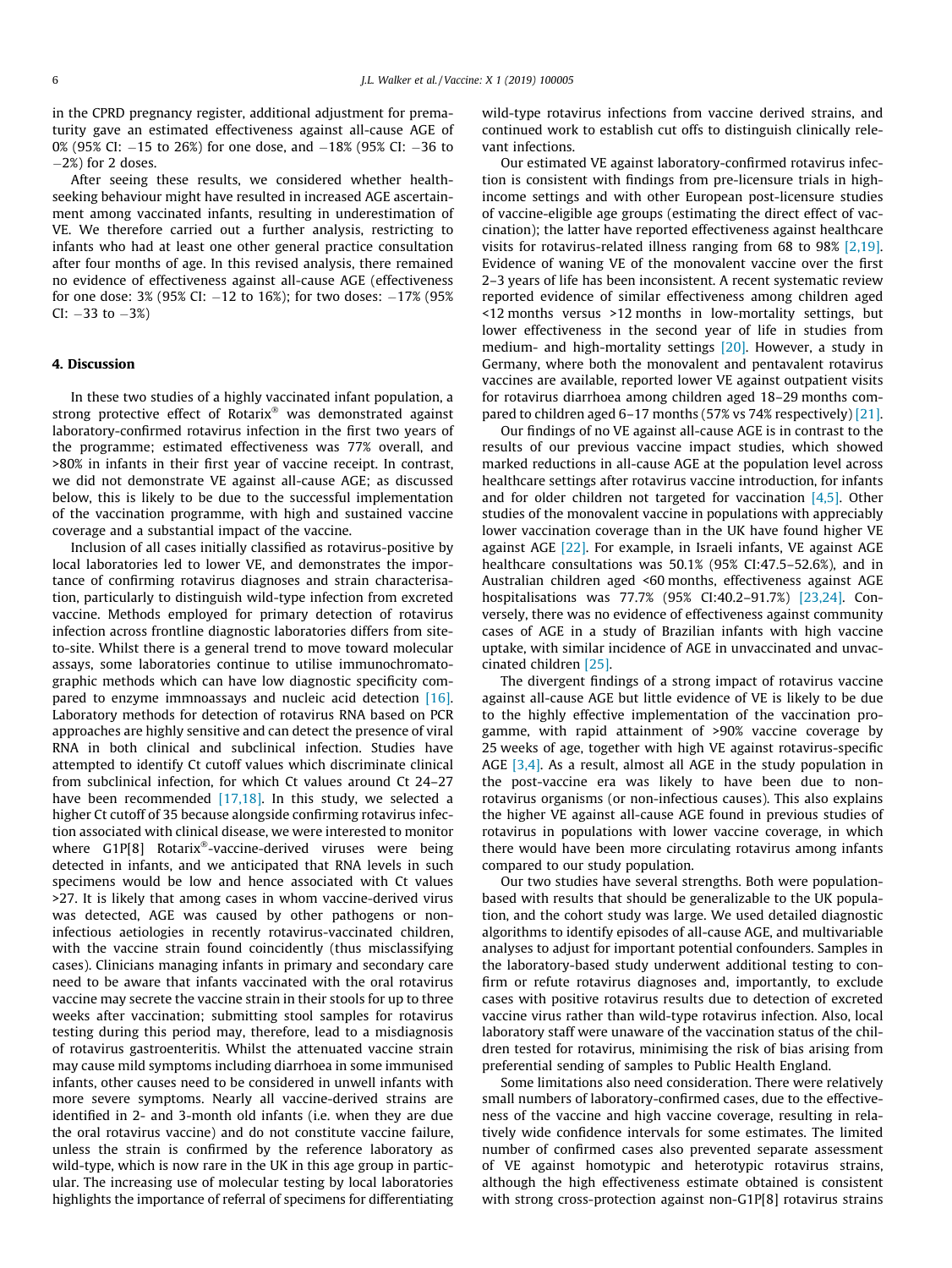<span id="page-6-0"></span>shown in the pre-licensure trials [\[26,27\].](#page-7-0) Information on geographical region and on socio-economic status was not available in the laboratory dataset, and so these variables were not adjusted for in the test negative analysis. However, national rotavirus vaccine coverage data indicate that there is little variation in vaccine uptake regionally [\[28\].](#page-7-0) Furthermore, the cases and controls in the test negative study all had AGE, had sought healthcare, and from the available evidence appear to have had similar severity of illness. Thus, socioeconomic status should not have been a major confounder of the rotavirus-confirmed VE estimate; cases and controls are also likely to have been similar with respect to other risk factors for an acute gastrointestinal illness. Not all general practices responded to the request for vaccination data for the controls in the second year of the study, but response rates were 100% for cases (in both study years) and for controls in the first year, and we have no reason to believe that infants from non-responding practices had different vaccine uptake to those that responded. Similarly, it seems unlikely that GPs would under-report vaccination history in cases or controls – if any under-reporting did occur it would most likely be random with respect to case/control status, which would result in a (probable small) underestimation of VE.

It is possible that some of the apparent lack of effect of vaccination against all-cause AGE (and the slight protective effect seen for two doses) was due to health-seeking behaviour among parents of vaccinated children. However, estimates were very similar when analyses were restricted to infants that were being brought to the GP for other reasons, and health-seeking behaviour is unlikely to explain the lack of effectiveness against severe AGE resulting in hospitalisation. Nevertheless, some underestimation of VE against all-cause AGE could have occurred as a result of differential healthcare utilisation by vaccinated and unvaccinated infants. A recent UK study applied novel methods to estimate propensity for vaccine uptake in a primary care birth cohort of infants and applied this to estimate rotavirus VE against all-cause AGE seen in general practice [\[29\].](#page-7-0) After adjusting for propensity to be vaccinated, the direct effectiveness of rotavirus vaccine shifted from a negative value (VE =  $-26\%$ , 95%CI:  $-48\%$ ,  $-7\%$ ) to no clear evidence of effectiveness (VE =  $11\%$ ,  $95\%$ CI:  $-11\%$ ,  $29\%$ ); when further restricted to rotavirus season (defined as January-May), the propensity-adjusted direct VE was positive, although with very wide confidence intervals (VE =  $26\%$ ,  $95\%$ CI =  $1\%$ ,  $45\%$ ). A strength of the test-negative design is that the caregivers of all the children (cases and controls) sought care for their child, and thus if a control had developed rotavirus infection they would have been likely to be included as a case.

In conclusion, we have demonstrated high effectiveness of monovalent rotavirus vaccine against rotavirus-confirmed infections in the first two years of the programme. This provides reassurance that the vaccine is effective in routine use in England, and provides key information for future cost effectiveness analyses, helping to ensure the financial sustainability of the rotavirus vaccination programme. As data accumulate in the post-vaccination era, more detailed assessment of waning of effectiveness over time can be undertaken, and investigation of rotavirus strain-specific protection. Our study also highlights the key importance of using specific outcomes when vaccine coverage and vaccine effectiveness are both very high.

## Acknowledgements

We would like to thank the PHE Rotavirus Surveillance Network: Dr Rohini Manuel and Dr Duncan Clark of the Public Health Laboratory London, Barts Health NHS Trust, London; Dr John Magee of the Public Health Laboratory Newcastle, Freeman Hospital, Newcastle; Dr Husam Osman of the Public Health Laboratory Birmingham, Heart of England NHS Foundation Trust, Birmingham; Dr Anthony D Hale of the Public Health Laboratory Leeds, Leeds Teaching Hospitals NHS Trust, Leeds; Dr Hamid Jalal, Dr Mark Farrington and Dr Martin L'Estrange of the Public Health Laboratory Cambridge, Addenbrooke's Hospital, Cambridge; Dr Ed Kaczmarski and Dr Andrew Turner of the Public Health Laboratory Manchester, Manchester Royal Infirmary, Manchester; Dr Emanuela Pelosi and Dr Peter Hawtin of the Public Health Laboratory Southampton, Southampton General Hospital, Southampton; Dr David Carrington and Dr Adam Finn of the Public Health Laboratory Bristol, Bristol. We would also like to thank the other laboratories who submitted rotavirus-positive specimens to the national Virus Reference Department for confirmation of the diagnosis and strain characterisation, the general practices who provided details of the gastrointestinal illness and vaccination status of cases and controls in the laboratory-based study, and Sameena Nawaz, formerly of VRD, PHE, Colindale, for the work in confirming and genotyping rotavirus strains.

#### Author contributions

All authors were involved in the design of the studies. JLW carried out the statistical analyses and co-wrote the first draft with SLT. All authors contributed to further drafts and approved the final manuscript.

## Funding

This research was funded by the National Institute for Health Research Health Protection Research Unit (NIHR HPRU) in Immunisation at the London School of Hygiene and Tropical Medicine in partnership with Public Health England (PHE). The views expressed are those of the author(s) and not necessarily those of the NHS, the NIHR, the Department of Health or Public Health England. The funders had no role in the study design, data collection, analysis, or interpretation.

#### Conflict of Interest

The Immunisation and Countermeasures Division of Public Health England has provided vaccine manufacturers with postmarketing surveillance reports which the Marketing Authorisation Holders are required to submit to the UK Licensing Authority in compliance with their Risk Management Strategy. A cost recovery charge is made for these reports. The authors report no other relationships or activities that could appear to have influenced the submitted work.

#### Appendix A. Supplementary material

Supplementary data to this article can be found online at <https://doi.org/10.1016/j.jvacx.2019.100005>.

#### References

- [1] [Giaquinto C, van Damme P. Age distribution of paediatric rotavirus](http://refhub.elsevier.com/S2590-1362(19)30002-6/h0005) [gastroenteritis cases in Europe: the REVEAL study. Scand J Infect Dis](http://refhub.elsevier.com/S2590-1362(19)30002-6/h0005) [2010;42:142–7.](http://refhub.elsevier.com/S2590-1362(19)30002-6/h0005)
- [2] [Soares-Weiser K, Maclehose H, Bergman H, et al. Vaccines for preventing](http://refhub.elsevier.com/S2590-1362(19)30002-6/h0010) [rotavirus diarrhoea: vaccines in use. Cochrane Database Syst Rev 2012;11:](http://refhub.elsevier.com/S2590-1362(19)30002-6/h0010) [CD008521.](http://refhub.elsevier.com/S2590-1362(19)30002-6/h0010)
- [3] Public Health England. Rotavirus infant immunisation programme 2014/15: Vaccine uptake report on the temporary sentinel data collection for England (PHE publications gateway number 2015141). Available at [https://www.gov.](https://www.gov.uk/government/uploads/system/uploads/attachment_data/file/440456/RotavirusGatewayFinalVersion.pdf) [uk/government/uploads/system/uploads/attachment\\_data/file/440456/](https://www.gov.uk/government/uploads/system/uploads/attachment_data/file/440456/RotavirusGatewayFinalVersion.pdf) [RotavirusGatewayFinalVersion.pdf](https://www.gov.uk/government/uploads/system/uploads/attachment_data/file/440456/RotavirusGatewayFinalVersion.pdf) [Accessed 17/12/2017].
- [4] [Atchison CJ, Stowe J, Andrews N, et al. Rapid declines in age group-specific](http://refhub.elsevier.com/S2590-1362(19)30002-6/h0020) [rotavirus infection and acute gastroenteritis among vaccinated and](http://refhub.elsevier.com/S2590-1362(19)30002-6/h0020)